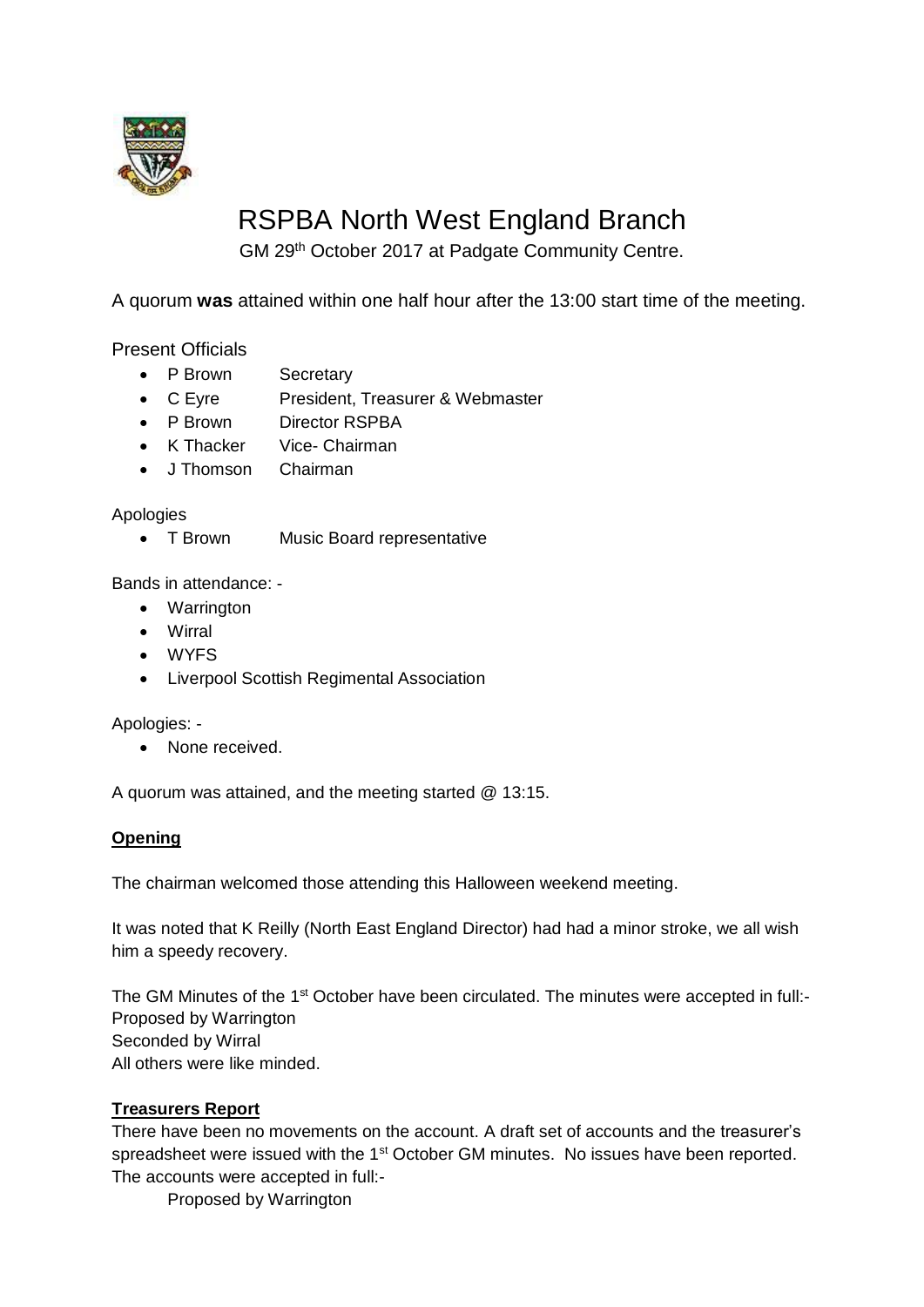Seconded by WYFR All others were like minded.

A copy of the accounts to be forwarded to headquarters prior to the Branch AGM

#### **Music Board Report**

The Prescribed Tunes page on the Web site has been updated as previously reported, additional tunes have now been added.

The role of Convener remains vacant until the January 2018 MB meeting.

Playing requirements for 2018:-

|            | 1 <sup>st</sup> Major | 2 <sup>nd</sup> Major | 3 <sup>rd</sup> Major | 4 <sup>th</sup> Major | <b>Worlds Heats</b> | World's Final |
|------------|-----------------------|-----------------------|-----------------------|-----------------------|---------------------|---------------|
| Grade 1    | Medley                | <b>MSR</b>            | Medley                | <b>MSR</b>            | <b>MSR</b>          | Medley        |
| Grade 2    | <b>MSR</b>            | Medley                | <b>MSR</b>            | Medley                | <b>MSR</b>          | Medley        |
| Grade 3    | Medley                | <b>MSR</b>            | Medley                | <b>MSR</b>            | Medley              | <b>MSR</b>    |
| Grade Juv. | <b>MSR</b>            | Medley                | <b>MSR</b>            | Medley                |                     | Medley        |

The 2018 Pipe Band Championships will take place as follows:

- British Championships May 19th at Paisley
- United Kingdom Championships June 16th at Belfast
- European Championships June 30th at Forres
- Scottish Championships July 28th at Dumbarton
- World Championships August 17th/18th at Glasgow

The question of how do bands feel about the prescribed tunes being limited to 2/4 is ongoing. The response from our last meeting will be presented at the next MB meeting  $(18<sup>th</sup>$ Nov) - It was felt that the prescribed tune lists should be maintained, irrespective of the idiom but there could be some merit adding 4/4, 6/8 and 3/4 categories.

#### **Board of Directors Report**

The next BoD meeting will take place on the  $2^{nd}$  December 2017, this is the feedback from the 6<sup>th</sup> October 2017 meeting.

The Education Officer is updating the list of RSPBA approved instructors. All instructors and assessors have to be PVG registered. The RSPBA PVG processes and procedures are being developed there are some outstanding job roles / profiles that need to be completed before these can be put on the web site, which will allow them to be used as a guide by Branches and Bands.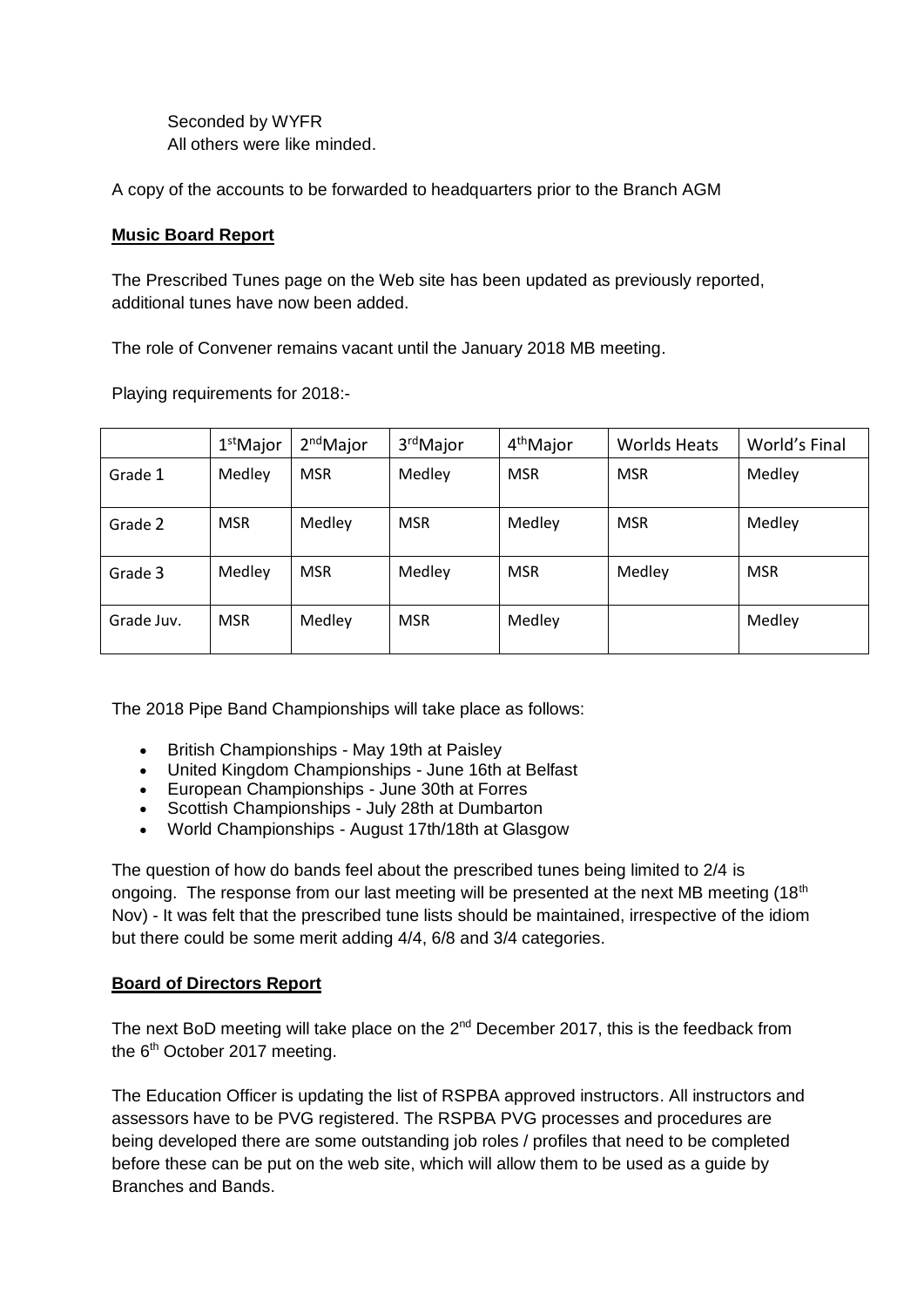Scottish Fire & Rescue Services transferred from Glasgow West of Scotland Branch to Lothian & Border Branch.

Badenoch and Strathspey transferred from North of Scotland Branch to Dundee, Perth & Angus Branch.

Adjudicators Panel AGM is to be held on 5th November. Possible rule change to be presented to the membership at the March AGM if desired by adjudicators to continue with the conferring after a band performance as piloted this year.

Progressing an outline plan for the 2-story refurbishment of 45 Washington Street with the architect. Roof repairs to go ahead immediately.

The bidding process has started for the Majors for 2019 onwards, it was agreed that the Renfrewshire Council bid will be accepted. Work will continue developing the other commitment in principle into formal bids with the promoters.

Fees and expenses are to remain unaltered for 2018.

Do we know if competitions are taking place in Birmingham and Ashbourne in 2018? Was advised Ashbourne is on the calendar.

### **2018 Indoor Competitions**

The chairman has written a letter of thanks to 103 Regiment for their support at this year's events.

The events are open to all branches, to increase the viability of the events and vary the competition. Within each section of the open competition, confined branch results will also be announced.

103 Regiment will be asked to help with stewarding on the day.

The entry forms will be available on the NWE Branch Website.

The venue will be St Joseph's, Birkenhead pending other premises becoming available at a reasonable cost.

The proposed dates are:-

- Solo Piping: Saturday  $17<sup>th</sup>$  February (St Joseph's, Birkenhead)
- Trio Piping: Saturday 3<sup>rd</sup> March (St Joseph's, Birkenhead)
- Solo Drumming, Quartets and Minibands: Saturday 7th April (St Joseph's, Birkenhead). *PMs can decide on entry to Quartets and/or Mini Bands.*

Suggested Chris reviews which adjudicators we have recently used in which event, and we consider for the solos Harry Stephens, for the trios Jim Wark and possibly Cameron Edgar and Ciaran Mordaunt for the mini bands.

#### Workshops